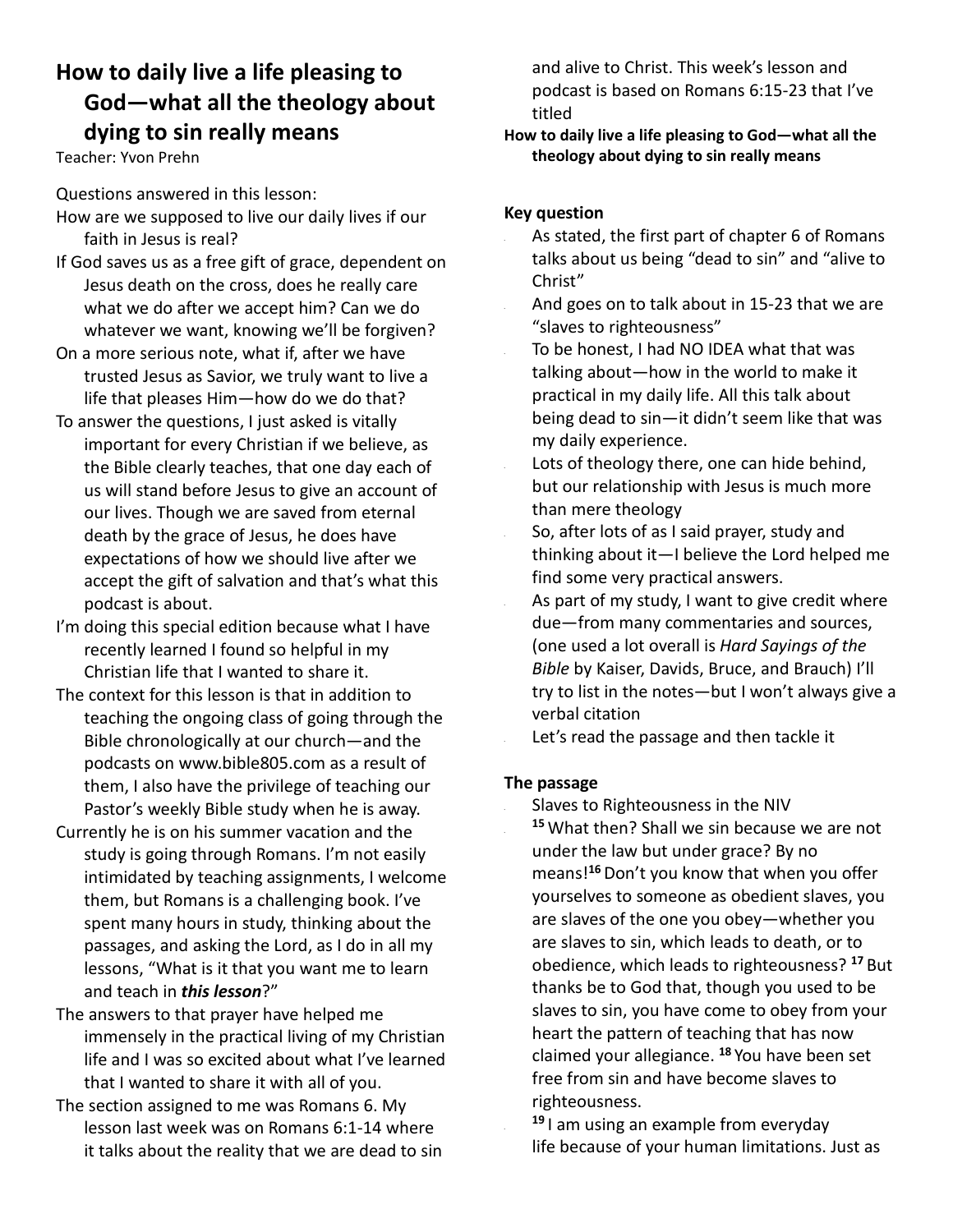you used to offer yourselves as slaves to impurity and to ever-increasing wickedness, so now offer yourselves as slaves to righteousness leading to holiness. **<sup>20</sup>** When you were slaves to sin, you were free from the control of righteousness. **<sup>21</sup>** What benefit did you reap at that time from the things you are now ashamed of? Those things result in death! **<sup>22</sup>** But now that you have been set free from sin and have become slaves of God, the benefit you reap leads to holiness, and the result is eternal life. **<sup>23</sup>** For the wages of sin is death, but the gift of God is eternal life in Christ Jesus our Lord.

## **This entire passage can be summed up in the idea that we are dead to sin, no longer slaves to sin and are challenged to be slaves to righteousness in our everyday lives**

The words are obvious—no lengthy explanations needed here

What I found difficult is WHAT IN THE WORLD does that mean in everyday life!!!???

I know I'm a Christian, I know Jesus saved me, but when I mouth off when I get angry or frustrated, sin certainly doesn't seem to be dead in me?

Is Jesus not doing what He is supposed to? Did this "dead to sin thing" not work for me?

Again, very excited because I discovered some answers this week that have really been life-changing for me, here we go

- **I'd like to try to explain it in 2 ways**
- #1 A bit technical involving the use of the Greek language in this passage that is the theological foundation—this is brief, but important
- #2 Some practical illustrations—that I hope will make it come alive and doable—several them, but I trust they will make it all make practical, understandable, and I hope will change your life to put this passage into practice

#### **#1 the Technical understanding of the Greek**

• Greek is an extremely precise language with moods and tenses more fine-tuned than we

have in English. In most instances the English (and other languages) translation is useful enough—but for some of the more complex passages, drilling down to the Greek is useful. This is one of those places.

In the first part of chapter 6, the passages that talk about us being dead in Christ are in what is called the **indicative mood**

In the Greek language, **the indicative mood is used to factual assertions**

Paul is saying that, it is a FACT that believers are dead to sin, freed from sin and crucified with Christ

BUT>>>>>and here is what is important>>>>> In in other parts the Greek language shifts when it talks about the idea that believers might no longer be enslaved to sin and might walk in the newness of life

These statements are in the **subjunctive mood**  *The subjunctive mood is the mood of possibility and potentiality. The action described may or may not occur, depending upon circumstances.* 

# **This is the KEY to understanding and applying the passage**

- We'll have some examples that will make it clear in a minute
- Here is what an understanding of the Greek tells us:
- Our position in Christ (dead to sin, alive in Him because of his death and

resurrection—symbolized [a picture of it, not the cause of it] by baptism) **is a FACT**—a present and eternal reality

- *HOWEVER,…..*
- Our living a life of growing freedom from sin is **"only present as a possibility that must be actualized."**

Our living a life of growing freedom from sin is **"only present as a possibility that must be actualized."**

Can be summed up in these two contrasting verses that introduce this section: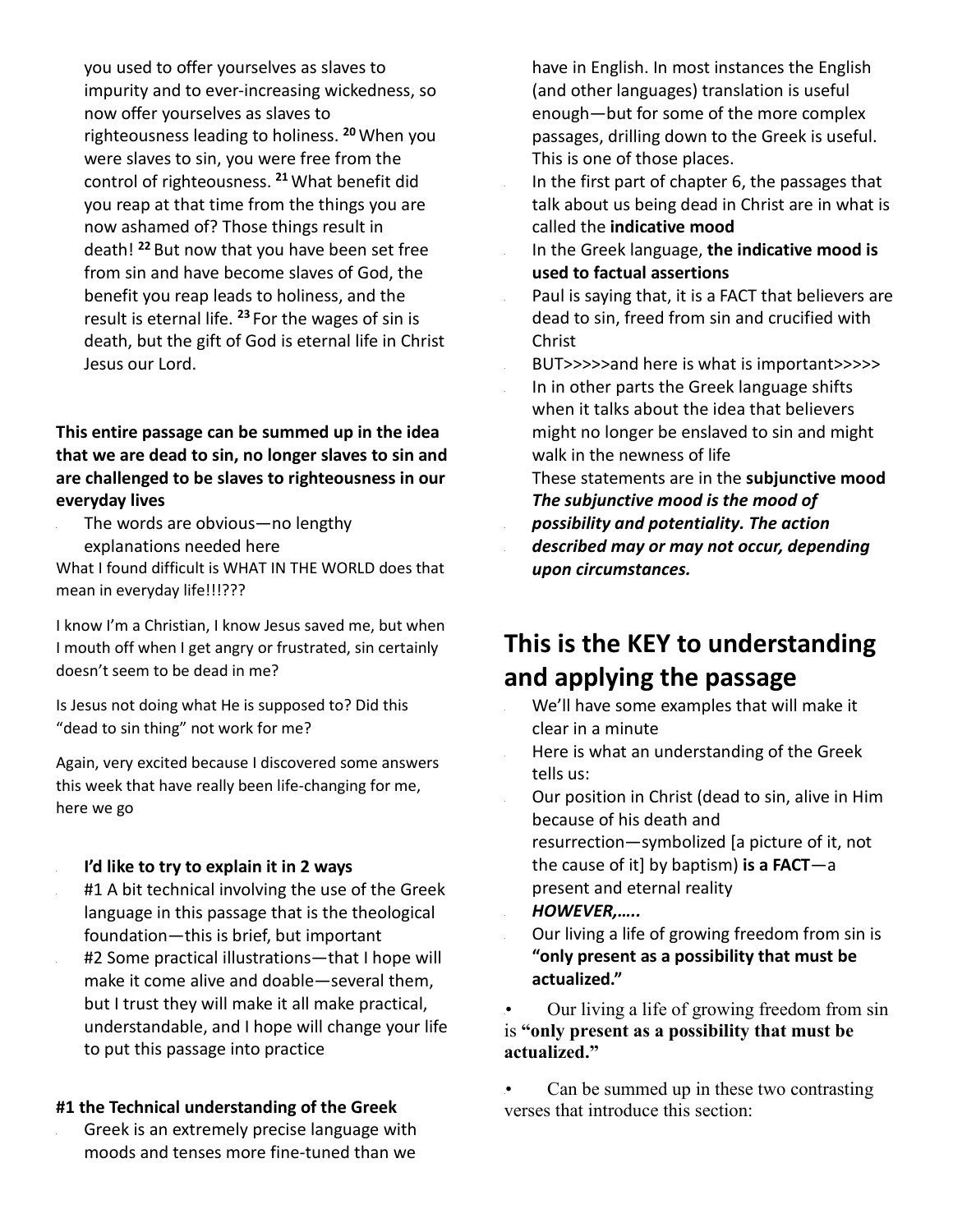•• "He who has died is free from sin (Rom. 6:7, RSV)" indicative mood, a FACT

And alongside it "that the body of sin might" be done away with so that we will no longer be slaves to sin" (Rom. 6:6)" subjunctive mood, POTENTIAL

Still a bit of a challenge isn't it? How can we be commanded to do something that supposedly already has happened?

**And then the rest of the chapter talks about how we are supposed to live in Freedom in Christ**

- Hard Sayings of the Bible summarizes this situation by saying that "[the] New life, says Paul has become BOTH a reality and a possibility……Romans 6:12-23 talks about the practical outworking of it."
- Put another way...There is the reality that we are dead to sin in Christ—but the reality that we must live in that newness of life must be actualized in our daily lives – this is what he talks about how we need to become slaves of righteousness that leads to holiness

(which still makes little sense to me….so now the illustrations>>>>>>>

• *Let's illustrate it*—Numerous commentaries go on to state that many relationships have this dual level and I think these will help the passage make more sense

#### **Illustration of Marriage**

- There is the imperative (FACTUAL) level of the marriage ceremony.
- The ceremony takes place and the couple is married
- BUT next comes "the practical incarnation of that reality" the day to day commitment of living it out
- C.S. Lewis, "[there is the possibility] of disappointment . . .on the threshold of every human endeavor. ... It occurs when lovers get married and begin the real task of learning to live together . . . [there is the transition from dreaming aspiration to laborious doing."
- "*In every relationship*, there must constantly be movement from affirmation to incarnation." • To those not married—any relationship, friendship, a good working relationship, etc.,

but here will continue with marriage as biblical example

- In every marriage—constant temptations, constant challenges
- A spouse may not be completely committed—always flirting, always looking for extra emotional or sexual satisfaction outside that from their spouse
- Or maybe not even that blatant, but not doing things to daily improve their
- marriage—speaking kindly at home, manners, taking time to know the person, spending time together
- Many things, big and little need to be done to have a satisfying marriage

The spiritual analogies are obvious

- If we go after other loves—money, status, pride, security in other things—we aren't trusting the Lord
- If we don't spend time in His Word, we're ignoring getting to know Him who we will walk with through death and eternity
- If we push it and do whatever we think we can get away with or sin intentionally knowing He will forgive—what kind of a relationship does that build?

## **Important to note that OT uses the example of marriage to describe God's love for Israel**

• "For your husband is your Maker, whose name is the LORD of hosts; And your Redeemer is the Holy One of Israel, who is called the God of all the earth. **Isaiah 54:5** 

• The entire BOOK OF HOSEA—an illustration of God's love for Israel and how even though she was unfaithful to him again and again, he redeems her and loves her (see the podcast on Hosea for the whole story—it's a good one!) • In Rom 6:19-21—in summary says you were slaves to sin and where did it get you? In Hosea 9:10 is the same lesson: [talks about how they were first blessed, but] when they came to Baal Peor [began to worship idols and live a lifestyle that followed from it] they consecrated themselves to that shameful idol

 *and became as vile as the thing they loved.*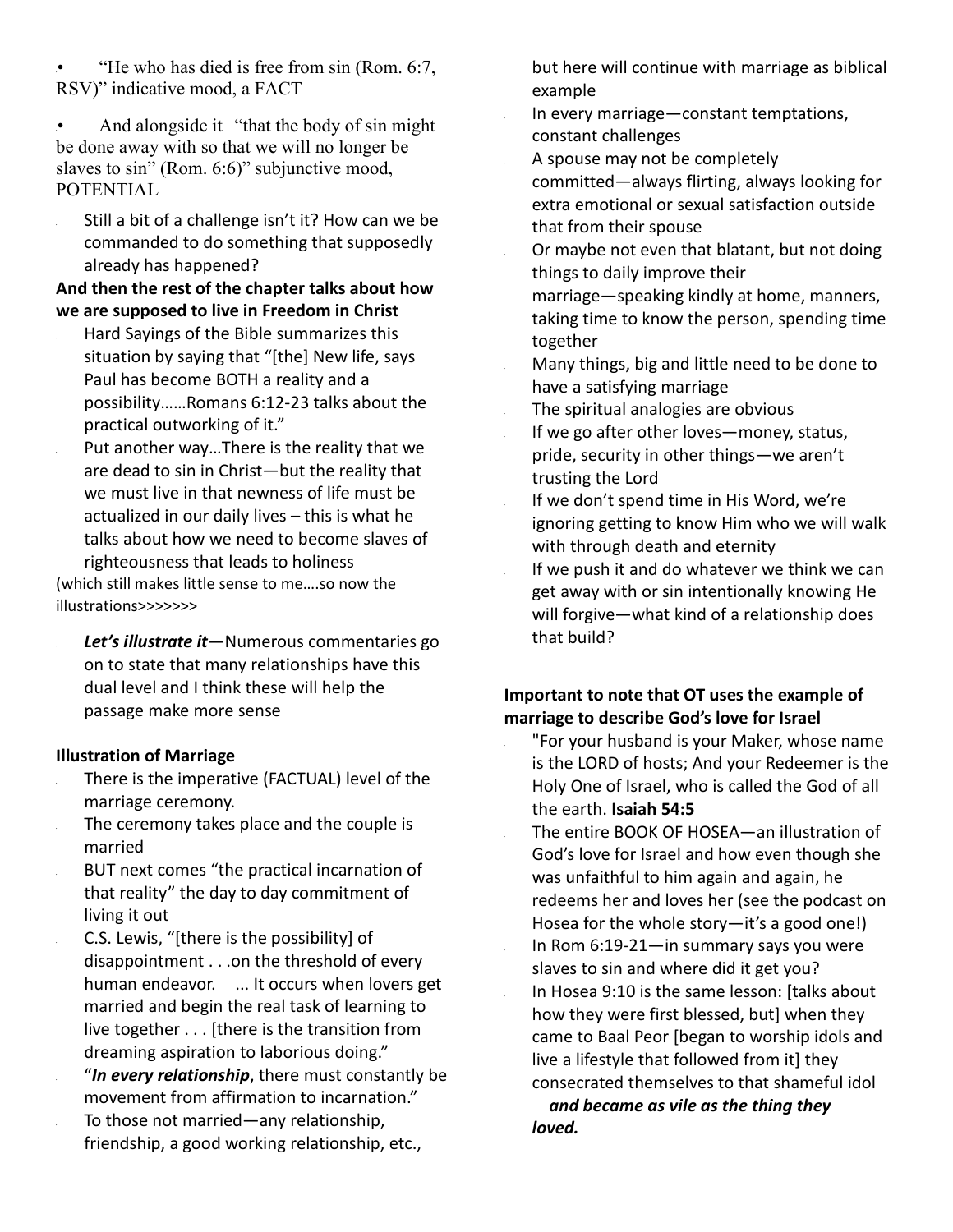## **One other example—While working on this I read an interview with a navy SEAL Platoon commander**

## **https://theweek.com/articles/576599/8-secrets-gri t-resilience-courtesy-navy-seals**

- What are SEALs for those perhaps unfamiliar: Definition: AMERICAN MILITARY: A Naval Special Warfare unit who is trained for unconventional warfare; "**SEAL** is an acronym for Sea Air and Land" **SEAL**.
- To be even be accepted into their training is an accomplishment, but men in the class the commander who spoke was in Out of 256 only 16 graduated — and James was one of them. Recommend reading the whole thing, but a few excepts from it—that relate to making the goal of our Christian lives practical

#### **SEAL VALUE: Motivation for becoming a SEAL**

- When asked what to do to prepare, was it increase physical strength, number of pushups, speed in running that made the difference, he was asked
- **No—drive and desire far more important** Studies show physical endurance not nearly as much to do with actual physical ability—but the mental strength to believe you can do it • Application: in the Christian life—not the actions we check off—ultimately how much do we want to make being dead to sin, alive to Christ, a slave of Christ real in our lives is key. **WE MUST decide this is THE MOST IMPORTANT thing to us.** A SEAL can't go into training halfway if he wants to make it. We can't DIE (that is a serious word) to sin if we want to keep partially alive in it. Just a little sinning …..a delusion—will get to that more later.

### **SEAL VALUE: Plan and focus on improvement**

SEALS are "the sort of people who survive are the sort of people who prepare for the worst and practice ahead of time. They've done the research, or built the shelter, or run the drills. They look for the exits and imagine what they will do. . ... These people don't deliberate during calamity because they've already done the deliberation the other people around them are just now going through."

• And how do you become an expert? *By focusing on your weaknesses, not your strengths.*

(how different than always telling people they are wonderful when they aren't)

SEALs take this very seriously, doing a debrief after each mission to review what happened and spending 90 percent of the time discussing what they could do better next time. His quote: • *When you go out on a mission, you always acknowledge your successes but much more important than that is you take a hard look at your failures and are willing to accept criticism. One of the key strengths of the SEAL Teams is the culture of constant self-improvement. No one ever says, "That's good enough." On almost every real-world mission I was on — even the most successful ones — we spent 90 percent of our post-mission debrief focusing on what we did wrong or could have done better.*

# **Reminded me of one of my favorite C.S. Lewis quotes**

• First the quote and then how I'm applying it with SEAL advice in mind •*Surely what a man does when he is taken off his guard is the best evidence for what sort of man he is? . . . If there are rats in a cellar you are most likely to see them if you go in very suddenly. But the suddenness does not create the rats: it only presents them from hiding. In the same way the suddenness of the provocation does not make me an ill-tempered man: it only shows me what an ill-tempered man I am.* 

### **How to deal with the Rats in the cellar of our lives**

The Rats in my cellar are some people I work with in my regular job that I have lots of problems with. Specifics aren't important, but the rats appear with how I talk about them when upset or frustrated. I say things I shouldn't in ways I shouldn't—I hate reacting and talking like I do. I want to change that—after debriefing one negative explosion fortunately, not in public as I was working on this lesson…here is what I learned Considering this lesson, how to deal with these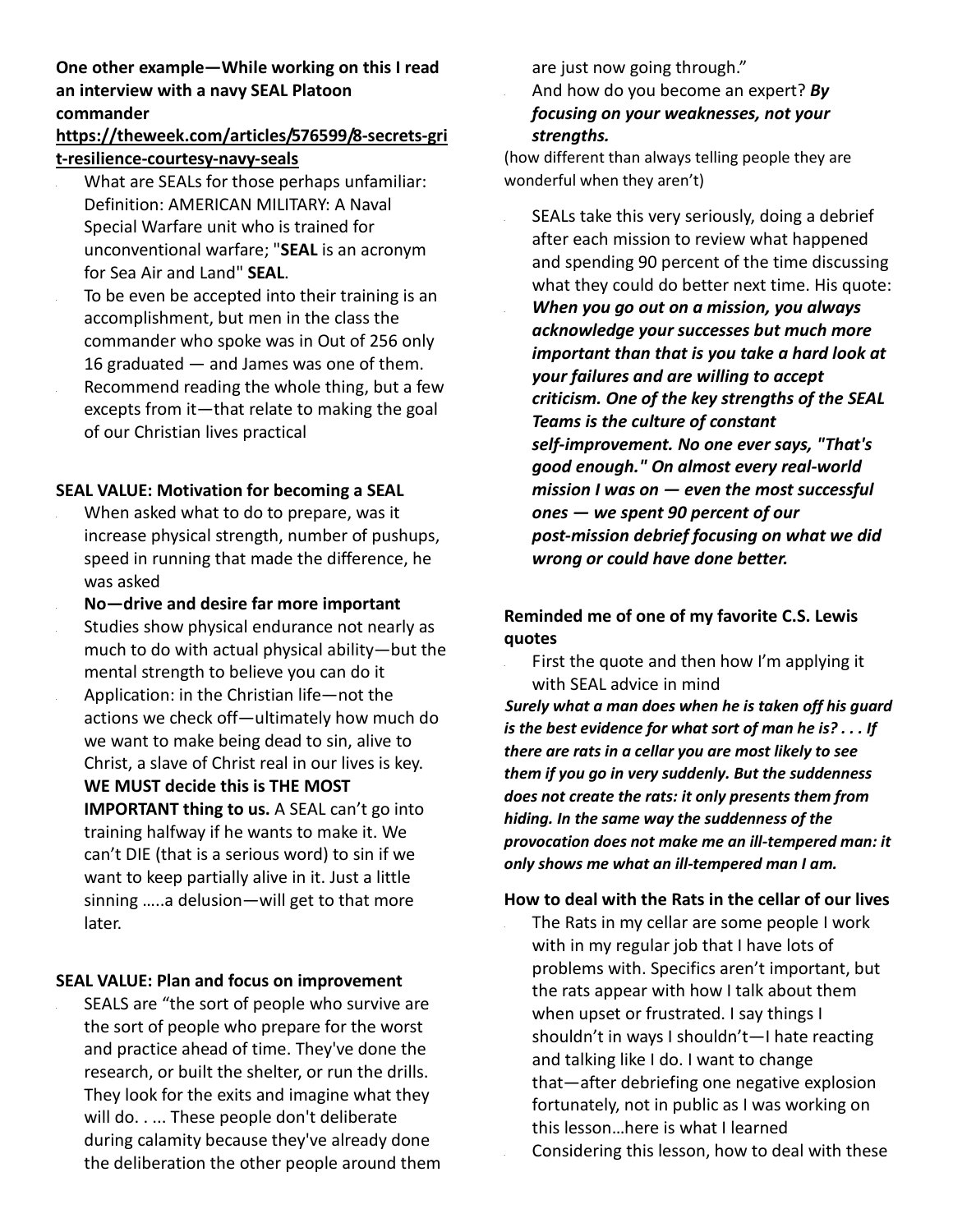#### and other rats

• I can't avoid turning on the lights so I don't see the rats—things will come up; I can't ignore it—they won't go away

• Can't tell yourself I will not see rats, I will not see rats— for me "I won't talk like that, I won't talk like that" but something comes up, the light goes on and out they come

## • *I have gone down the stairs and do the hard work of killing the rats*

The cellar of my mouth, where the rats reside, is my heart.

I must work on the attitude in my heart—prepare like the SEALS—I know the situations where I will want to respond inappropriately. I know what causes the response is anger and frustration and a sense of "that's wrong to do." But I also need to think carefully that in many of these instances I have no authority or control and my negative reactions will only make things worse for all concerned. I need to think through, practice, rehearse POSITIVE ways of dealing with things and in many instances it is to keep my mouth shut and do the work I am responsible to do. and was reminded of

The tranquility prayer in AA-- useful here change what I can, accept what I can't wisdom to know the difference

• Also there are many passages in the Bible about the tongue, not letting corrupt communications come out of my mouth, whatever is good, kind, lovely—to think on that, commands that our words be wise and healing—many verses I've copied out and am working to memorize and THINK THROUGH how they specifically apply. Not just specific verses, but passages that talk about when it is time to simply walk away. Jesus did that when people did not respond, as did Paul and others and to pray and think about how these apply. But whatever I do, the mouth needs some rat poison.

• Won't be easy, but I have a plan and working the plan bit by bit I trust the rat infestation will eventually die out.

• 2 more thoughts that apply that I've found helpful:

## **From** *the Nicomachean Ethics* **by Aristotle quoted in commentary on Romans by James Edwards**

• "…. Aristotle offers the following insight on slavery in moral and spiritual matters. Each action which we do in life is voluntary, he says, but with each voluntary action our disposition becomes increasingly involuntary. We continue, of course, to make choices, but over a period of time, the choices are influenced by a disposition that which is increasingly determined, either for better or worse! In Paul's words, **you are slaves to the one whom you obey!**

#### **C.S. Lewis, from** *Mere Christianity*

• Good and evil both increase at compound interest. That is why the little decisions you and I make every day are of such infinite importance. The smallest good act today is the capture of a strategic point from which, a few months later, you may be able to go on to victories you never dreamed of. An apparently trivial indulgence in lust or anger today is the loss of a ridge or railway lien or bridgehead from which the enemy many launch an attack otherwise impossible."

To kill my rats, to become a person of kindness and acceptance, instead of responding in snarky anger—I can be quiet and pray for the situation. I can't lie to myself and say some situations aren't horrid when they are, but if I can't do anything about them, I can work hard to be the best representative of Jesus I can be in the situation or if it is time to walk away from all or part to do that graciously and gracefully.

#### **One last SEAL example**

• Summarized in his statement: **Give help and get help**

• His example: The people who make it through [SEAL training] are the *guys to whom the team matters more than anything*, *including their own pain.* Many of the guys who quit . . . are, on the other hand, people who frankly just don't care as much about that stuff. You'll be carrying a log in training that weighs a few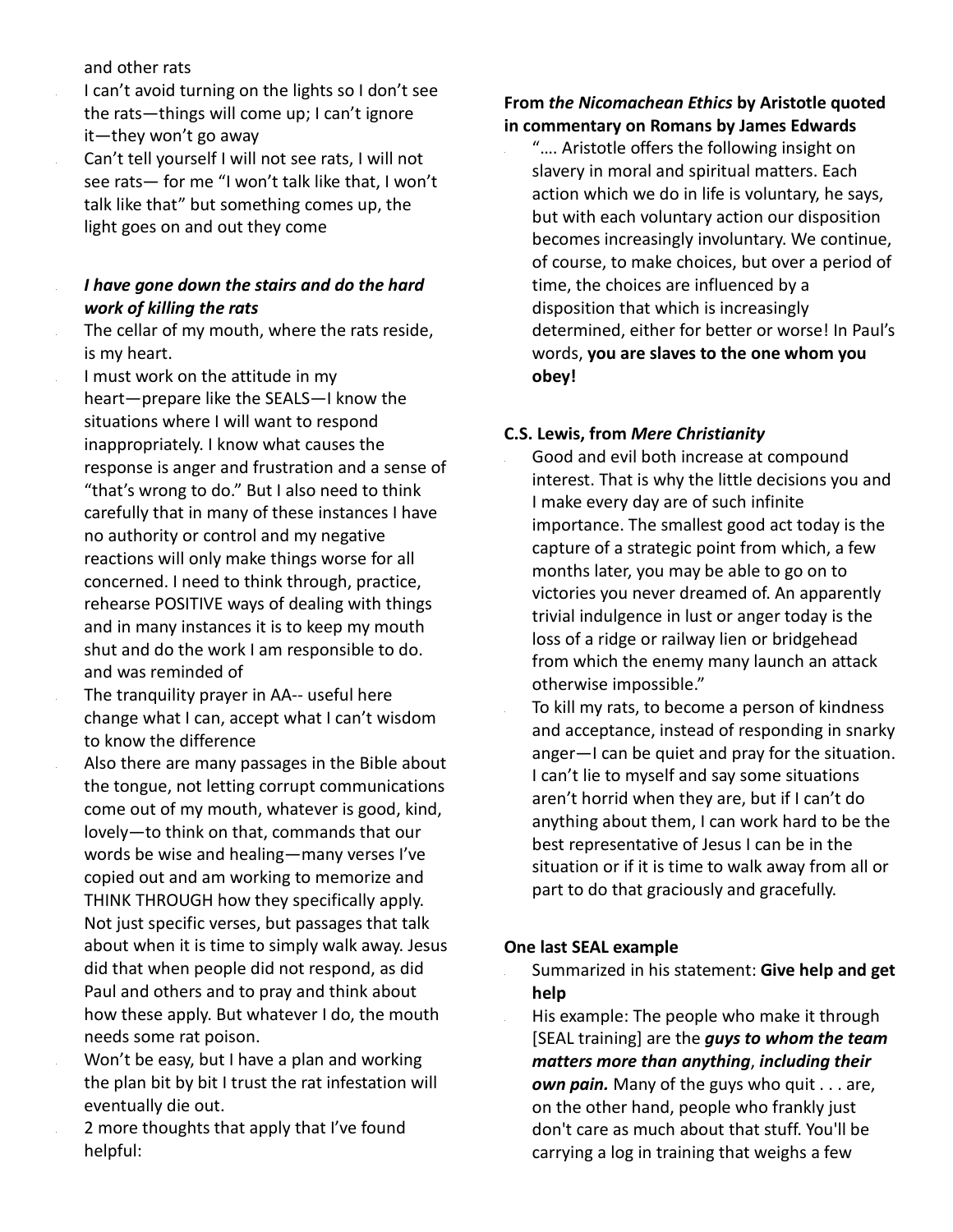hundred pounds and you're carrying it with six guys for two and a half hours. Among other reasons, those who quit don't seem to feel much remorse when they duck out from behind that log and ring the bell so they can take a shower and be done. Guys who ultimately make it would never even think about doing that because, even if they were in such dire pain, they just would never do that to their teammate.

• APPLICATION HERE: we are on a team, in the BODY, the church and we need to remind ourselves that what we do has a great impact on others, and we are important to each other. We need to carry each other's burdens, not shoot our wounded, and never leave anyone behind.

## **I used the story about the SEALS—because it I liked the story, but there are many Biblical precedents and similar analogies**

• Paul often used military analogies • "fight the good fight" Put on the whole armor of God, I buffet my body and make it my slave… • To actualize, to make real our relationship to Christ will take work\*\*\*Summarize, challenge • IN all the Bible—always—**God does what we cannot, but he won't do what he has commanded us to do**

• ONE MORE analogy—my husband has type 2 diabetes—he's a big guy, 6'3 and almost 300 lbs.—very muscular and I think incredibly good looking, but a very bad weight for blood sugar. Told if he didn't lose weight this time, he's having to start taking insulin—somehow that got to him. We went to see a dietician and he was put on a very strict, for two weeks a liquid diet—they call them "shakes" but that is a stretch of the word. To be a supportive wife (honestly, I need to get my weight down also) I'm doing it with him. It's been two weeks and he's down 20+ pounds, but we still have a long way to go—so we progress to a more varied, but still challenging program.

As I was doing this lesson and thinking about the diet, I realized it is also a perfect analogy of the balance between what God did for our in securing our salvation on the cross and what we need to do to make it real in our daily lives. On the diet we have taken advantage of an

extraordinary formulation of these high-protein liquid meals (I still can't call them

"shakes")—someone had to create it, balance it all, produce and package it—**we couldn't do that.** We can only accept what they did, but the shake sitting on the shelf, or a shake part of the time and burgers and fries the rest, won't work. • *We have to follow the plan*—we must make decisions ahead, keep future goals in mind—totally clean out the cupboards and refrigerator, no eating out, tell our friends and class at church what we are doing—get back to it when we fail—talk, pray and strategize how we will be people who eat healthy and exercise for the rest of our lives to be all we can be to serve our Lord. The sum of all those things—taking advantage of what we couldn't do ourselves but participating in it as much as we are able, has put us on a track of ever-increasing health.

• **I Hope these analogies help make the theology practical—it has helped me so much. I no longer feel I was missing out on some mystical death to self thing—in some ways harder because I must take responsibility for my spiritual life—but I know it's the true meaning of the biblical passage**

• Christ has done for us what we couldn't—but that doesn't mean we sit around waiting for heaven—to quote from our passage: *Rom. 6:19 I speak this way, using the illustration of slaves and masters, because it is easy to understand:* **just as you used to be slaves to all kinds of sin, so now you must let yourselves be slaves to all that is right and holy.**

Being a slave to something isn't easy, as the examples I hope have helped show, it's work yes, but there is no better way to live—anyone who has a good marriage will tell you that it is worth all the effort, anyone who has lost a significant amount of weight and able to get off insulin and high blood pressure medication will tell you it was worth that, any SEAL who suffers through the initial training and ongoing challenges is incredibly proud to serve his country in the very best way also. All these goals were achieved with determination and work—and to maintain them takes continuing work—but they all pale